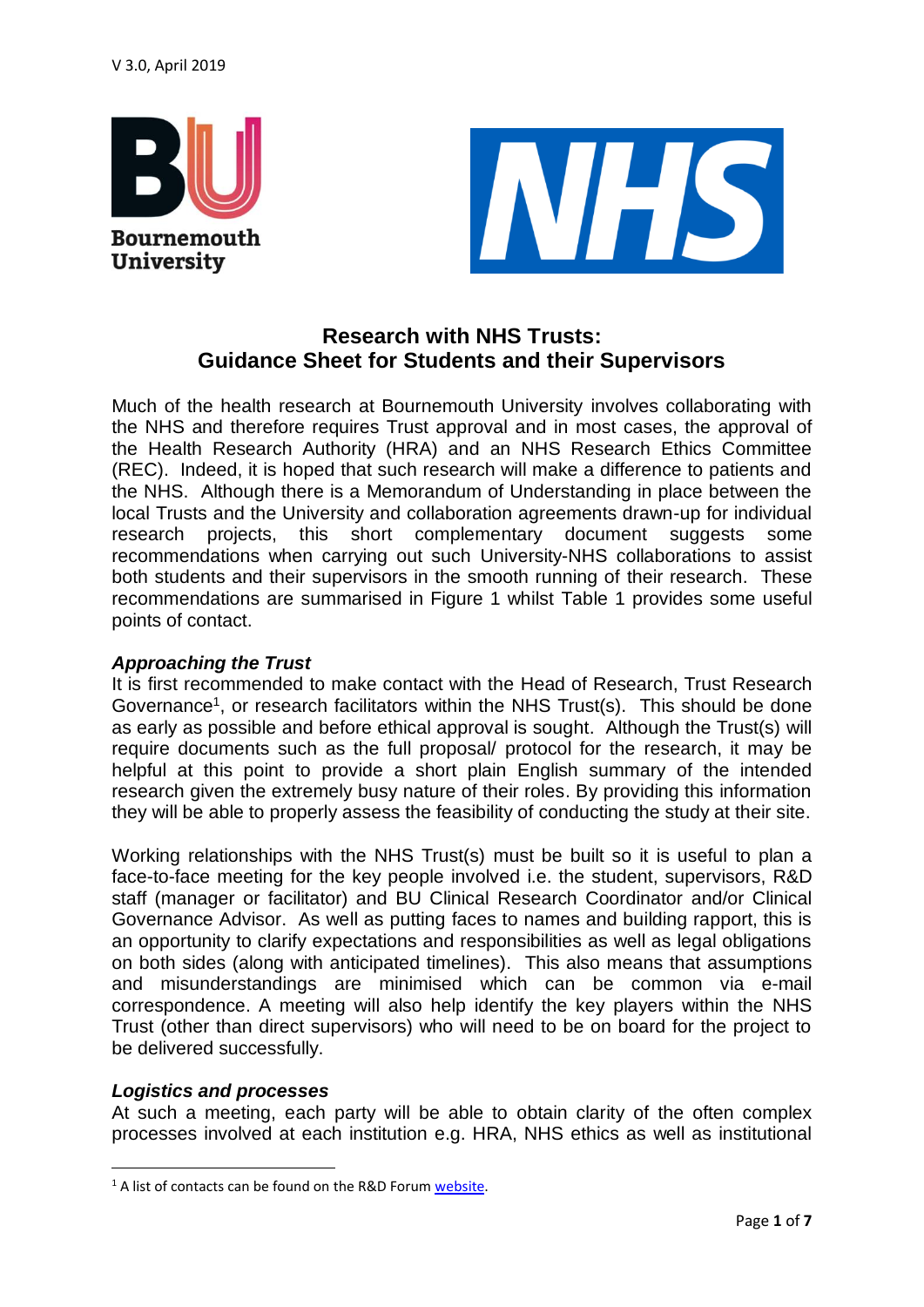specific policies. The processes have been mapped out for funding applications (with web links), sharing some similarities with student research: [https://research.bournemouth.ac.uk/wp-content/uploads/2013/12/Process-v-3.0-](https://research.bournemouth.ac.uk/wp-content/uploads/2013/12/Process-v-3.0-October-2018.pdf) [October-2018.pdf.](https://research.bournemouth.ac.uk/wp-content/uploads/2013/12/Process-v-3.0-October-2018.pdf) For example, confirmation of Trust capacity and capability will be required to conduct the research within the Trust even if NHS ethics is not required e.g. in the case of research with NHS staff. Indeed, it is essential to establish as early as possible what approvals will be required for your research project, and guidance is found here: [\(https://www.hra.nhs.uk/approvals-amendments/what](https://www.hra.nhs.uk/approvals-amendments/what-approvals-do-i-need/)[approvals-do-i-need/\)](https://www.hra.nhs.uk/approvals-amendments/what-approvals-do-i-need/). There are likewise tools available on the Clinical Governance [blog,](https://blogs.bournemouth.ac.uk/research/research-ethics-bu/clinical-governance/) in addition to the more streamlined University ethics process [\(http://blogs.bournemouth.ac.uk/research/researcher-toolbox/research-ethics/\)](http://blogs.bournemouth.ac.uk/research/researcher-toolbox/research-ethics/). Due to the amount of work and number of people involved facilitating the process, the NHS Trust(s) may nominate a main point of contact within the Trust to facilitate/ guide external researchers through the NHS processes. A Clinical Supervisor (Principal Investigator or local collaborator) may also be required for student research. Suzy Wignall is the contact for sponsorship, ethics and clinical governance advice and similarly Juan Campos-Perez from an NHS perspective, both are based

An honorary contract or research passport may be required in order to work as a 'guest' in the Trust(s) i.e. if researchers require patient contact or access to patient records. To apply for an honorary contract you will need to complete a research passport form which can be found via the National Institute for Health Research (NIHR) website, as well as a guidance [document](https://www.nihr.ac.uk/02-documents/policy-and-standards/Faster-easier-clinical-research/Research-passports/Hr%20Good%20Practice%20Resource%20Pack/HR-Good-Practice-Info-for-researchers-RD-and-HR-staff-in-the-NHS-and-HEIs.pdf) detailing what is required based on the 'employment' of the researcher. There may also be other mandatory research training requirements such as undergoing training or an update in Good Clinical Practice [\(http://www.crn.nihr.ac.uk/learning-development/good-clinical-practice/\)](http://www.crn.nihr.ac.uk/learning-development/good-clinical-practice/) as well as the University ethics training accessible from Brightspace.

Sponsorship should be discussed early in the process and on a case by case basis. Bournemouth University normally takes responsibility for the sponsorship of student and staff projects [\(http://blogs.bournemouth.ac.uk/research/files/2012/09/Obtaining-](http://blogs.bournemouth.ac.uk/research/files/2012/09/Obtaining-Acceptance-of-Sponsorship-from-Bournemouth-University_SOPs.pdf)Acceptance-of-Sponsorship-from-Bournemouth-University SOPs.pdf). However in cases where funding for the research is held by the Trust, or the student is a member of Trust staff, it may be more appropriate for the Trust to take on sponsorship. Please note that sponsorship refers to taking overall *responsibility* for the study not to be confused with *funding* the study.

#### *Ongoing communication*

at the Lansdowne campus (Table 1).

There must be regular communication with the Trust(s) since one of their many responsibilities is to monitor their many projects. Indeed, the NHS will need to log such communications including essential documentation e.g. funding confirmation, sponsorship agreement, ethical and governance approvals, and annual reports.

Therefore, it is suggested that appropriate communication mechanisms are agreed upfront during the initial face-to-face meeting e.g. regular meetings in person to update on progress etc. Indeed, some projects may have Advisory Groups/Steering Committees which could incorporate this role. Relevant information to update the Trust(s) on may include timeframes for recruitment and the sharing of findings.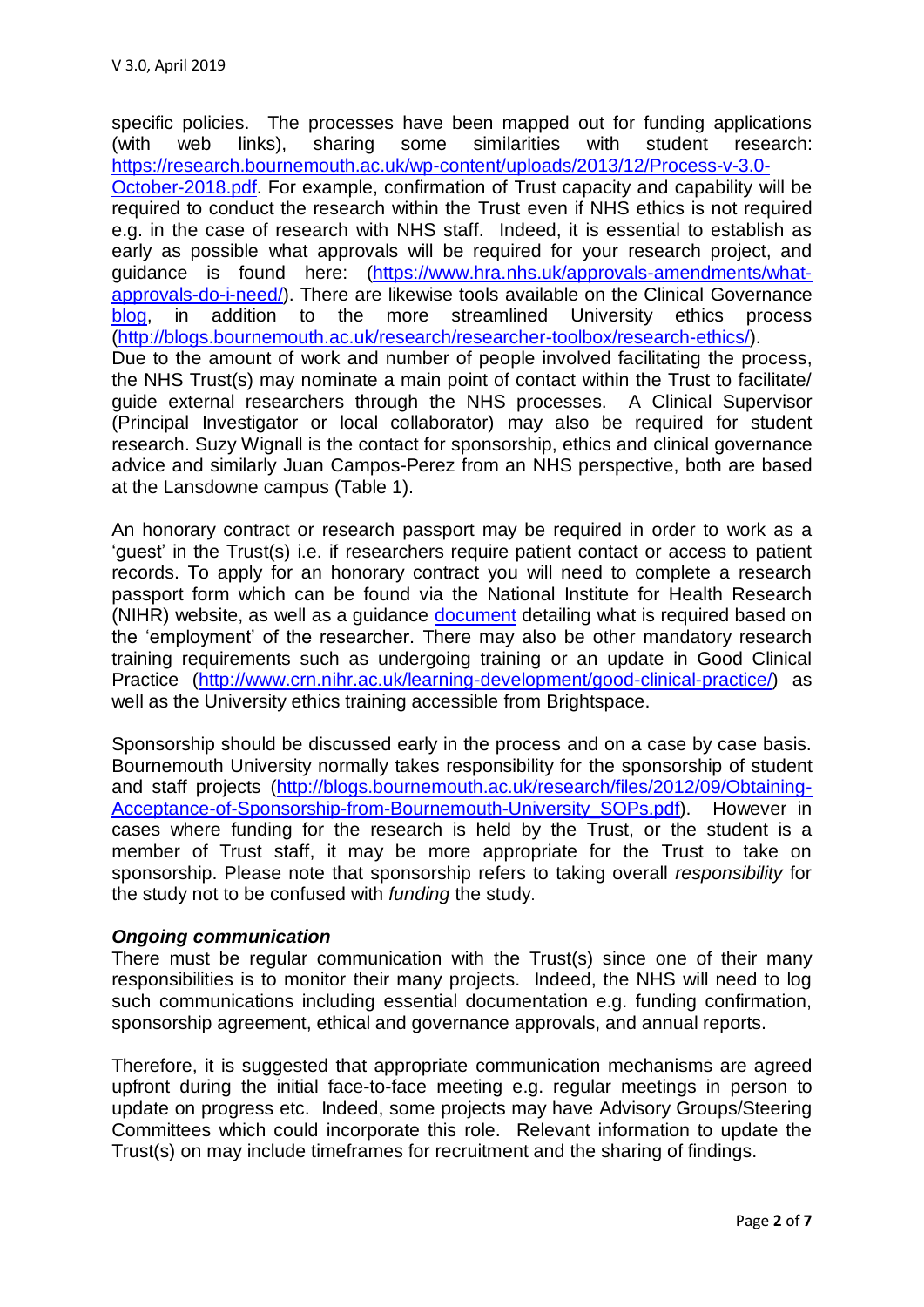#### *Feedback*

Finally, the Trust(s) will require a final report or presentation summarising the overall findings and should be acknowledged where appropriate in any reports and resulting publications etc. Similarly, the research participants themselves should be provided with feedback on the study in an accessible format. It is advised that whenever possible, feedback to patients is provided via their GP/nurse/consultant as opposed to direct contact with participants. Anonymised research data may be kept on BORDaR, the Bournemouth Online Research Data Repository, which is publicly available. However, personal data collected for the purpose of the study (with consent) may be held for five years, from the end of study (PI signed final declaration). Retention periods may differ dependent on the nature of the study.

In summary, it is good practice to make contact with the Trusts as early as possible, establish good working relationships and regular communication channels in order for research to run as smoothly as possible. It is also a good idea to keep the Clinical Governance Advisor/Clinical Research Coordinator up to date with developments or any issues with your project. This is particularly essential for studies sponsored by the University, as in these cases the University has overall responsibility for the study.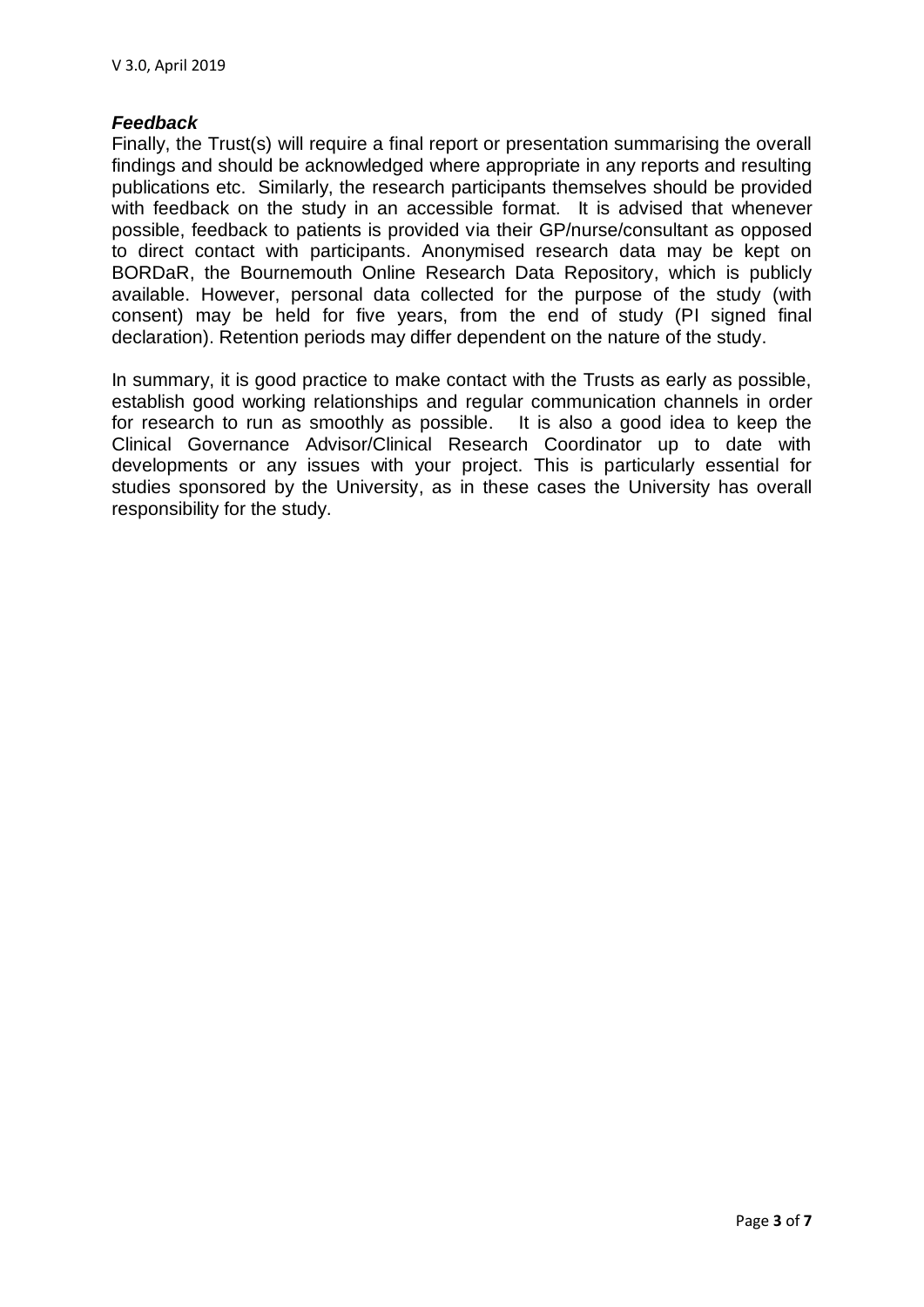# **Figure 1: Recommendations for researchers working with NHS Trusts**

| Approaching<br>the Trust   | • Have I contacted the Trust R&D Department and sent a study<br>summary?<br>• Have I discussed my study with Trust R&D staff and BU's<br>Clinical Governance Advisor/Clinical Research Coordinator?<br>• Have we agreed expectations, responsibilities, and obligations<br>(with timelines) on both sides?                                                                                                                                                                                                                 |
|----------------------------|----------------------------------------------------------------------------------------------------------------------------------------------------------------------------------------------------------------------------------------------------------------------------------------------------------------------------------------------------------------------------------------------------------------------------------------------------------------------------------------------------------------------------|
|                            |                                                                                                                                                                                                                                                                                                                                                                                                                                                                                                                            |
| Logistics and<br>processes | • Do I have an understanding of the HRA and NHS ethics<br>processes and local Trust policies?<br>• Have the Trust(s) granted me access to NHS facilities?<br>• Have I read the sponsor's research SOPs and policies?<br>• Has a Pl/local collaborator been identified within the Trust?<br>• Do I need to attend training in Good Clinical Practice as well<br>as complete the University's ethics module on Brightspace?<br>• Is a Sponsorship agreement in place?<br>• Is my study eligible for NIHR portfolio adoption? |
| Ongoing<br>comms           | • Have I agreed communication mechanisms?<br>• Have I provided the Trust with all study-related documents<br>(ideally after approval by an NHS ethics panel if required)?<br>• Am I regularly updating the Trust(s) with information of<br>relevance e.g. amendments or recruitment issues?<br>• Am I updating recruitment progress on Edge?                                                                                                                                                                               |
|                            |                                                                                                                                                                                                                                                                                                                                                                                                                                                                                                                            |
| Feedback                   | • Have all the study-related documents and data been archived<br>as per the sponsor's SOP?<br>• Have I sent a final report to the Trust(s) and acknowledged<br>them where appropriate in any reports and publications?<br>• Have I summarised the findings for research participants?                                                                                                                                                                                                                                      |
|                            |                                                                                                                                                                                                                                                                                                                                                                                                                                                                                                                            |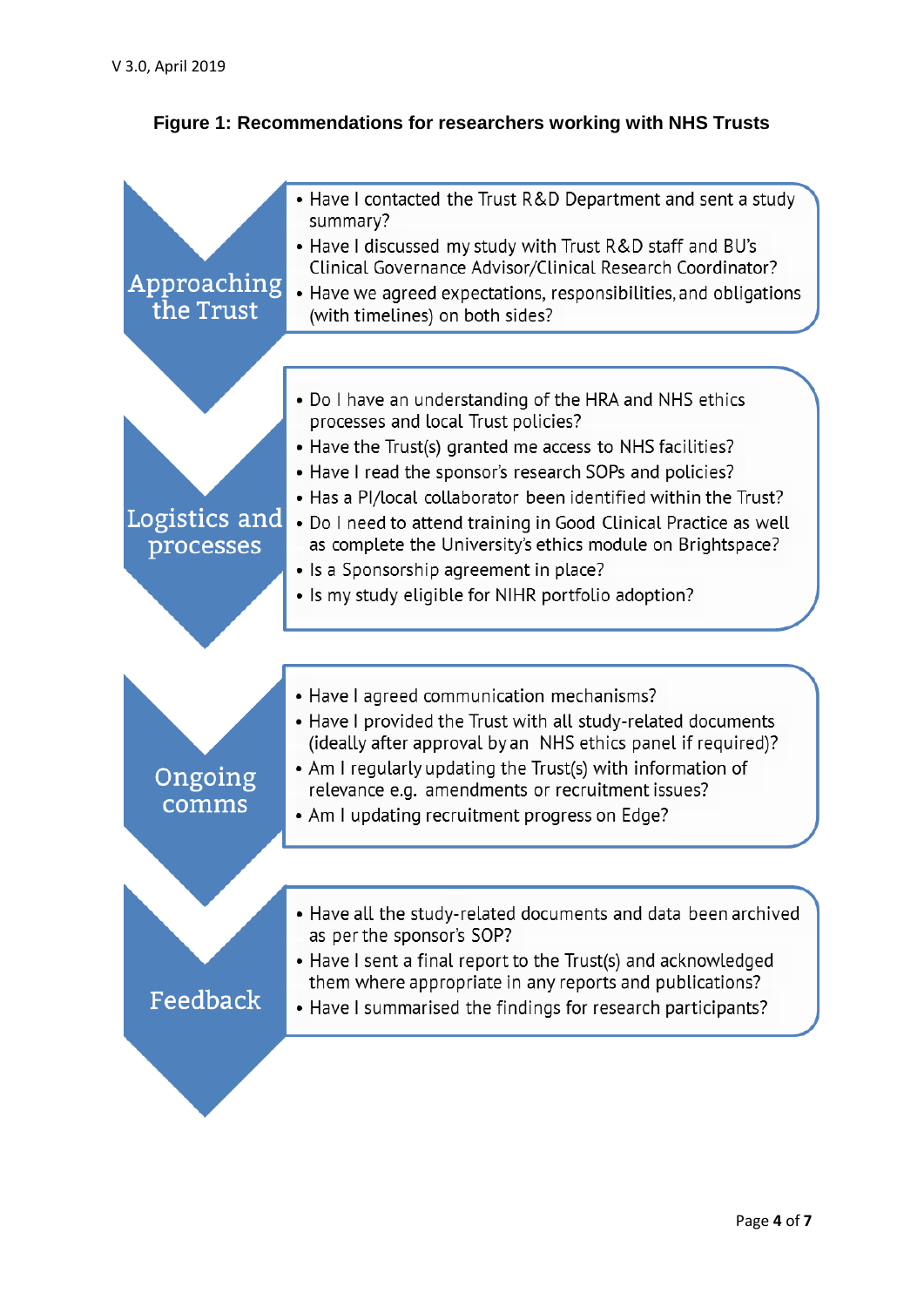| Organisation                                            | <b>Contact details</b>                                                              |
|---------------------------------------------------------|-------------------------------------------------------------------------------------|
|                                                         | Louise Bryant                                                                       |
|                                                         | Health and Social Sciences Postgraduate Research Administrator<br>Tel: 01202 962119 |
|                                                         | e-mail: fhssresearch@bournemouth.ac.uk                                              |
|                                                         |                                                                                     |
|                                                         | Suzy Wignall (for sponsorship, ethics and clinical governance)                      |
| <b>Bournemouth University</b>                           | <b>Clinical Governance Advisor</b>                                                  |
|                                                         | Tel: 01202 961073                                                                   |
|                                                         | e-mail: researchethics@bournemouth.ac.uk                                            |
|                                                         |                                                                                     |
|                                                         | Juan Campos-Perez (for NHS sign-posting and general advice)                         |
|                                                         | <b>Clinical Research Co-ordinator</b>                                               |
|                                                         | Tel: 01202 961181                                                                   |
|                                                         | e-mail: jcamposperez@bournemouth.ac.uk                                              |
|                                                         | Margaret Younger (headed up by Sarah Chessell)                                      |
| Poole Hospital NHS Foundation Trust                     | Research & Innovation Manager Tel: 01202 442982                                     |
|                                                         | e-mail: margaret.younger@poole.nhs.uk                                               |
|                                                         | Laura Purandare (headed up by Caroline Jamieson-Leadbitter)                         |
| Royal Bournemouth and Christchurch NHS Foundation Trust | <b>Research Quality &amp; Improvement Manager</b>                                   |
|                                                         | Tel: 01202 962376                                                                   |
|                                                         | e-mail: laura.purandare@rbch.nhs.uk                                                 |
|                                                         | Dr Zoe Sheppard                                                                     |
| Dorset County Hospital NHS Foundation Trust             | <b>Head of Research</b>                                                             |
|                                                         | Tel: 01305 255298                                                                   |
|                                                         | e-mail: zoe.sheppard@dchft.nhs.uk                                                   |
|                                                         | Dr Ciarán Newell                                                                    |
| Dorset HealthCare University NHS Foundation Trust       | <b>Facilitator in Research and Development</b>                                      |
|                                                         | Tel: 01202 492147                                                                   |
|                                                         | e-mail: c.newell@nhs.net                                                            |

# **Table 1: Useful contact details for researchers working with NHS Trusts**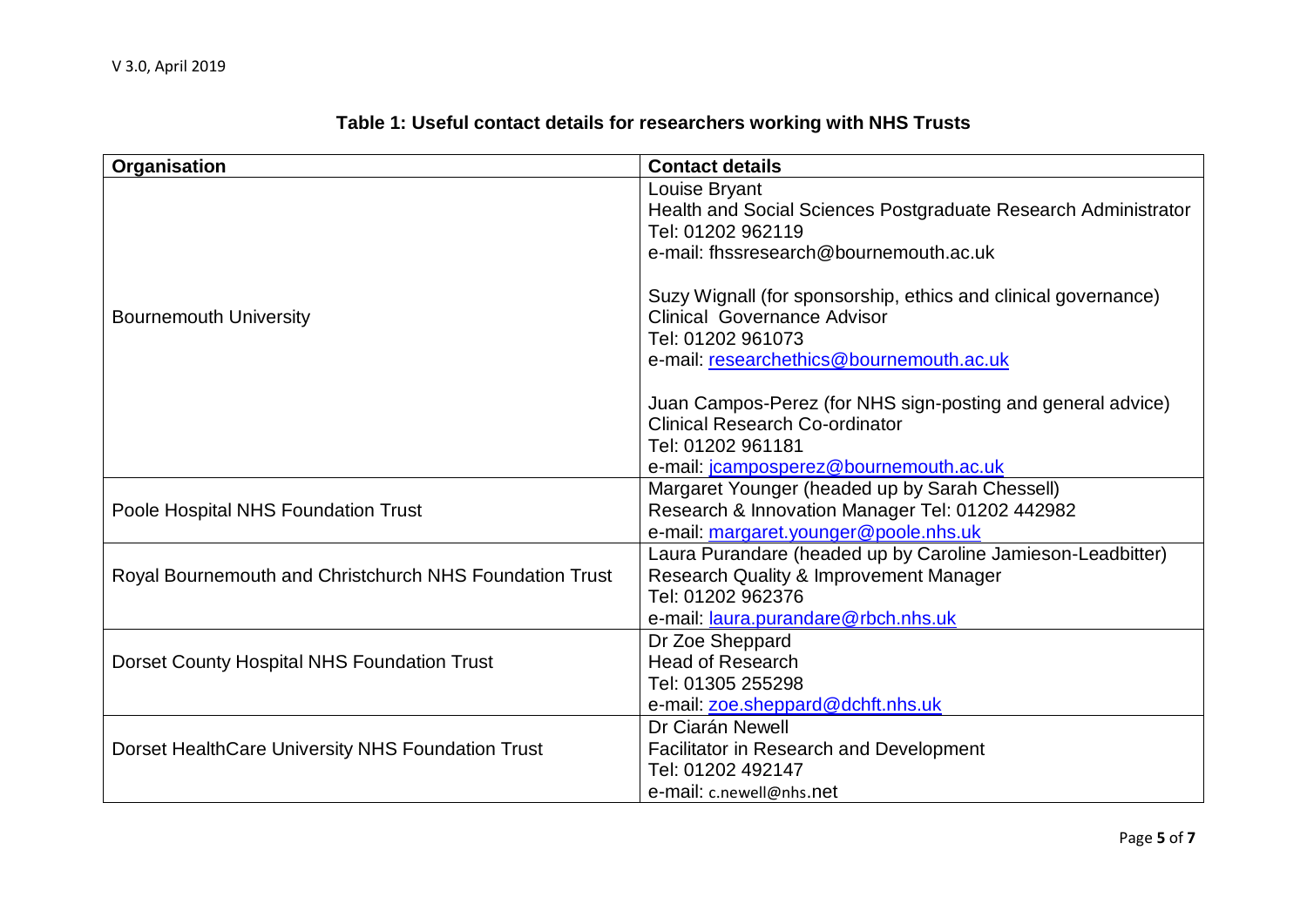|                                                      | Elaine Baddeley (headed up by Alice Mortlock)                           |
|------------------------------------------------------|-------------------------------------------------------------------------|
| <b>Portsmouth Hospitals NHS Trust</b>                | <b>Research Facilitator</b>                                             |
|                                                      | Tel: 02392 286236                                                       |
|                                                      | e-mail: research.office@porthosp.nhs.uk                                 |
|                                                      | Tracey Tidbury (headed up by Alexandra Punter)                          |
| Isle of Wight NHS Trust                              | <b>Research Facilitator</b>                                             |
|                                                      | Tel: 01983 552354                                                       |
|                                                      | e-mail: tracey.tidbury@iow.nhs.uk                                       |
|                                                      | Headed up by Christine McGrath                                          |
| University Hospital Southampton NHS Foundation Trust |                                                                         |
|                                                      | <b>Division A:</b> surgery; cancer; critical care and theatres (managed |
|                                                      | by Hope Howard). Facilitator: Kristine Criste; email:                   |
|                                                      | Kristine.criste@uhs.nhs.uk T: 023 8120 8689                             |
|                                                      |                                                                         |
|                                                      | <b>Division B:</b> Emergency medicine; medicine for older people;       |
|                                                      | ophthalmology; pathology and specialist medicine: (managed by           |
|                                                      | Shauna Marshall). Facilitator: Emma Perry; email:                       |
|                                                      | emma.perry@uhs.nhs.uk; T: 023 8120 5424                                 |
|                                                      |                                                                         |
|                                                      | <b>Division C:</b> Women and newborn; child health and support          |
|                                                      | services: (managed by Natasha Chigbo). Facilitator: Chloe Sayce;        |
|                                                      | email: chloe.sayce@uhs.nhs.uk T: 023 8120 4245                          |
|                                                      |                                                                         |
|                                                      | Division D: Cardiovascular and thoracic; neurosciences;                 |
|                                                      | radiology, trauma and orthopaedics: (managed by Emily Watkins).         |
|                                                      | Facilitator: Claire Ayling; email: Claire.ayling@uhs.nhs.uk T: 023      |
|                                                      | 8120 8678                                                               |
|                                                      |                                                                         |
|                                                      | General R&D enquiries:                                                  |
|                                                      | Tel: 023 8120 5314                                                      |
|                                                      | e-mail: ResearchManagement@uhs.nhs.uk                                   |
|                                                      |                                                                         |